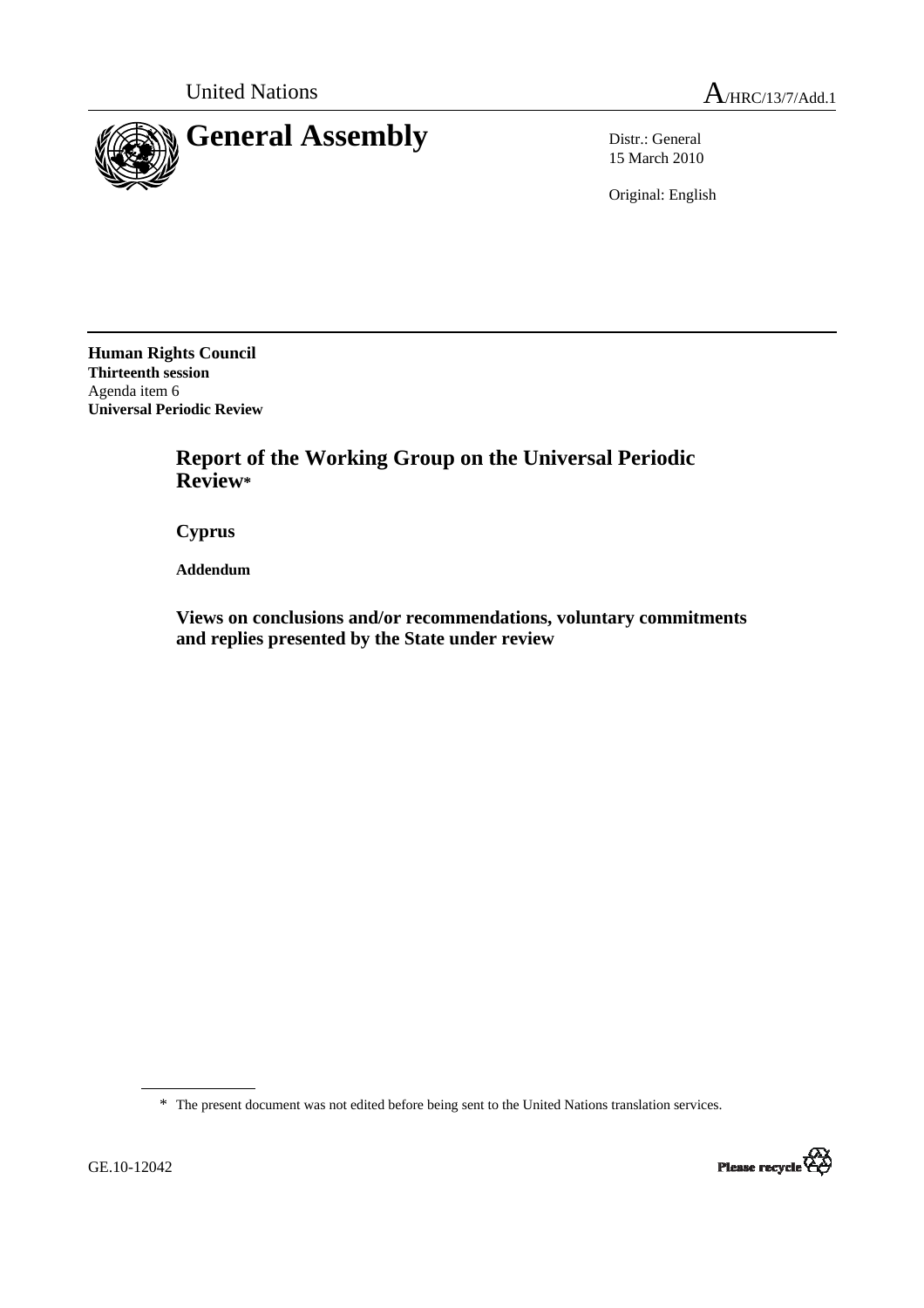**Views of the Government of the Republic of Cyprus on the conclusions and/or recommendations, voluntary commitments and replies related to the report of the 6th session of the Working Group on the Universal Periodic Review (30 November to 11 December 2009) of the Human Rights Council, A/HRC/13/7** 

## **A. Introduction**

The participation of Cyprus in the UPR process, through providing responses to the recommendations as contained in the report of the Working Group on the Universal Periodic Review (A/HRC/13/7 dated 4 January 2010) is without prejudice to its declared position towards the report as was adopted by the UPR Working Group, and cannot be interpreted as endorsing in any way the content of paragraph 38 of the said document concerning the unacceptable, from the procedural and substantive point of view, political statement of Turkey.

Cyprus considers that the remarks contained in the said paragraph are not relevant to the UPR process, since they are political in nature, factually incorrect and do not comply with the basis of the review as stipulated in Human Rights Council resolution 5/1 "Institution-building of the United Nations Human Rights Council" and 8/PRST/1 on the modalities and practices for the Universal Periodic Review process. They also contravene the United Nation relevant position as reflected in General Assembly and Security Council Resolutions, in particular SC Res 541 (83) and 550 (84), to which the Human Rights Council, as a subsidiary body of the General Assembly of the United Nations, fully adheres. Cyprus's official position on the matter is clearly stated in the letter by the Permanent Representative of the Republic of Cyprus to the President of the Human Rights Council, dated 21 December 2009 (A/HRC/G/2, dated 20 January 2010).

The Government of the Republic of Cyprus welcomed the recommendations made in the course of its Universal Periodic Review (UPR) on 30 November 2009. It has given them a thorough and careful consideration and its responses are as follows:

## **B. Cyprus accepts all recommendations, except those mentioned in section D, subject to the comments mentioned in section C and E**

Recommendations:

- No. 1 (Greece)
- No. 2 (Argentina), except the parts concerning ICRMW and CED for the reasons cited below in Section D and E respectively.
- No. 6 (Serbia, Slovenia, Italy, Bulgaria)
- No. 7 (Chile), except the part concerning CED for the reasons cited below in Section E.
- No. 8 (Czech Republic)
- No. 9 (Mexico)
- No. 10 (Egypt)
- No. 11 (Mexico)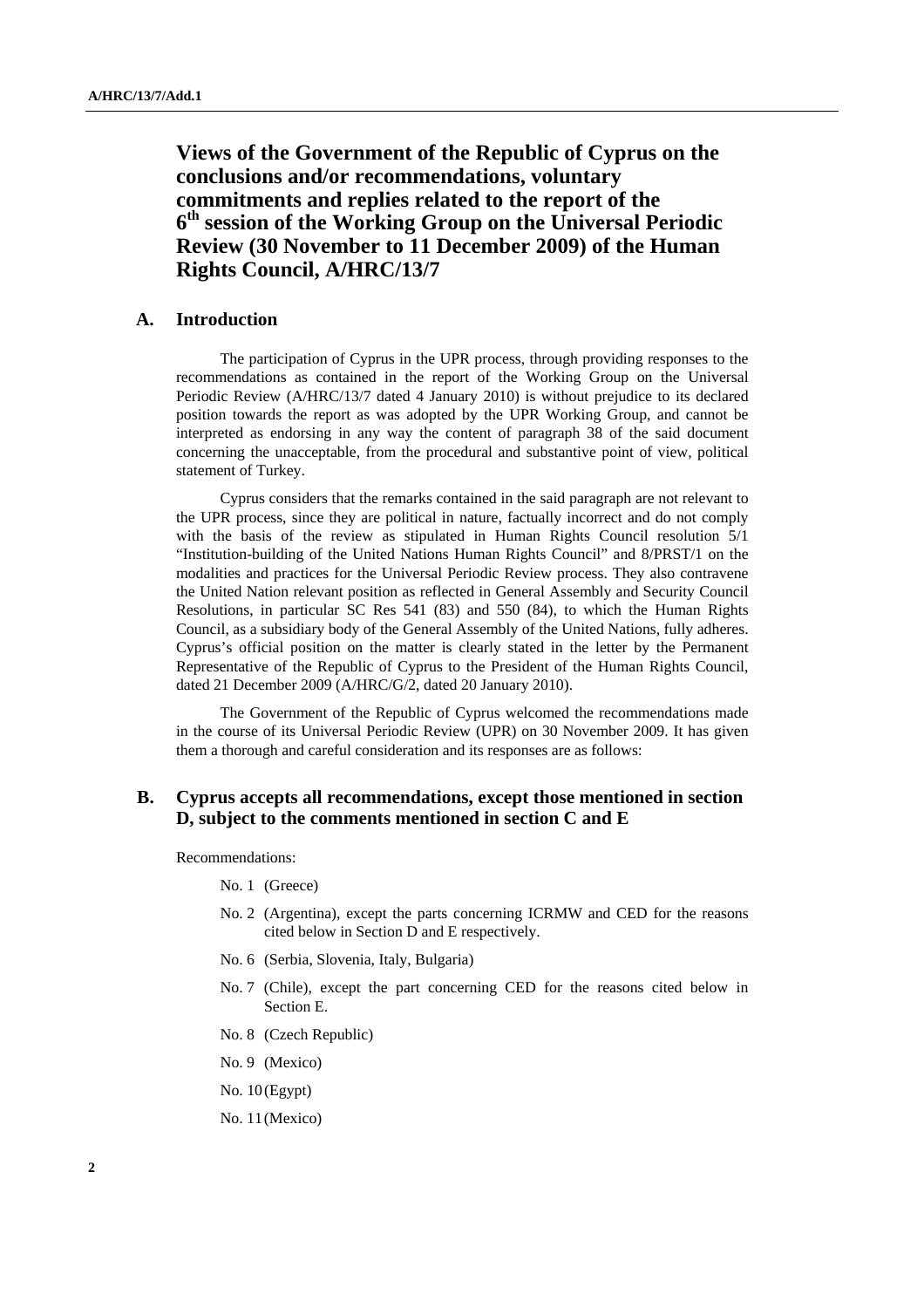- No. 12 (Argentina)
- No. 13 (India)
- No. 14 (Mauritius)
- No. 15 (Venezuela)
- No. 16 (Israel)
- No. 17 (Sweden)
- No. 18 (Netherlands)
- No. 19 (Morocco)
- No. 20 (Italy)
- No. 21 (Brazil)
- No. 22 (Algeria)
- No. 23 (Canada)
- No. 24 (Mauritius)
- No. 26 (Netherlands)
- No. 27 (France)
- No. 28 (Australia)
- No. 29 (France)
- No. 30 (Czech Republic)
- No. 31 (United States of America)
- No. 32 (Canada)
- No. 33 (Netherlands)
- No. 34 (Italy)
- No. 35 (Sweden)
- No. 36 (Spain)
- No. 37 (Australia)
- No. 38 (Chile)
- No. 39 (Israel)
- No. 40 (United States of America)
- No. 41 (United States of America)
- No. 42 (Norway)
- No. 43 (Argentina)
- No. 44 (Algeria)
- No. 45 (Slovenia)
- No. 46 (Italy)
- No. 47 (Canada)
- No. 48 (Netherlands)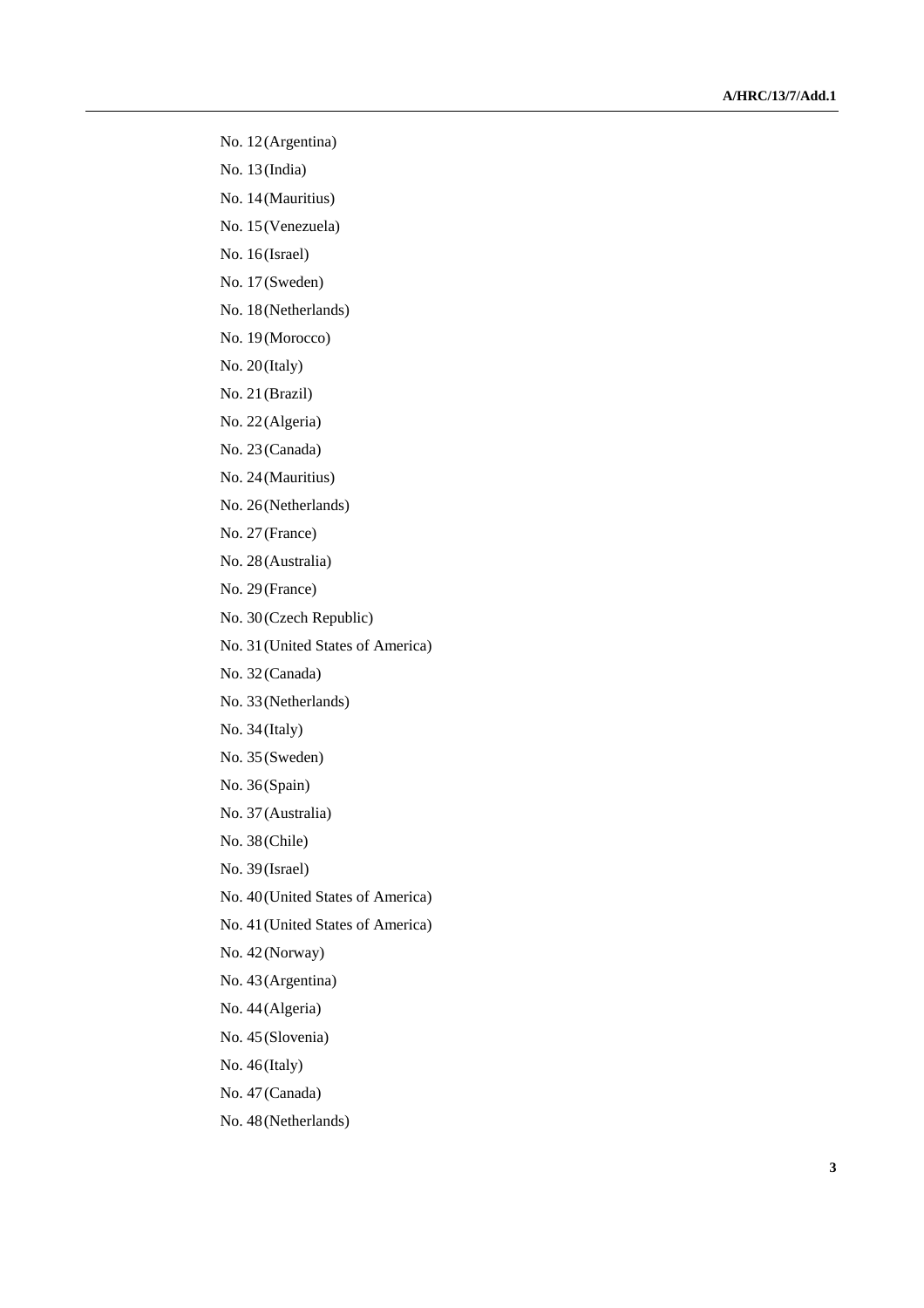No. 49 (Ukraine) No. 50 (Israel) No. 51 (Australia) No. 52 (Norway) No. 53 (Argentina) No. 55 (Armenia) No. 56 (Algeria) No. 57 (Norway) No. 58 (United States of America) No. 59 (Sweden) No. 60 (Sweden) No. 61 (Brazil) No. 62 (Brazil) No. 63 (United Kingdom) No. 64 (Chile) No. 65 (Slovakia) No. 66 (Armenia) No. 67 (Norway) No. 68 (Chile) No. 70 (United Kingdom)

# **C. Cyprus offers the following comments for the recommendations below, which have been accepted in section B**

Recommendations No.10 (Egypt), No. 11 (Mexico), No. 12 (Argentina), No. 13 (India), No. 14 (Mauritius):

By decision of the Council of Ministers dated 6 October 2009, the Minister of Justice and Public Order in cooperation with the Law Commissioner of the Republic, were authorised to prepare a bill for the establishment of a National Human Rights Institution (NHRI) fully compatible with the Paris Principles.

Recommendation No. 26 (Netherlands):

The relevant legislation against discrimination in employment is considered as fully taking care of the issues raised.

Recommendation No. 27 (France):

This is already in place.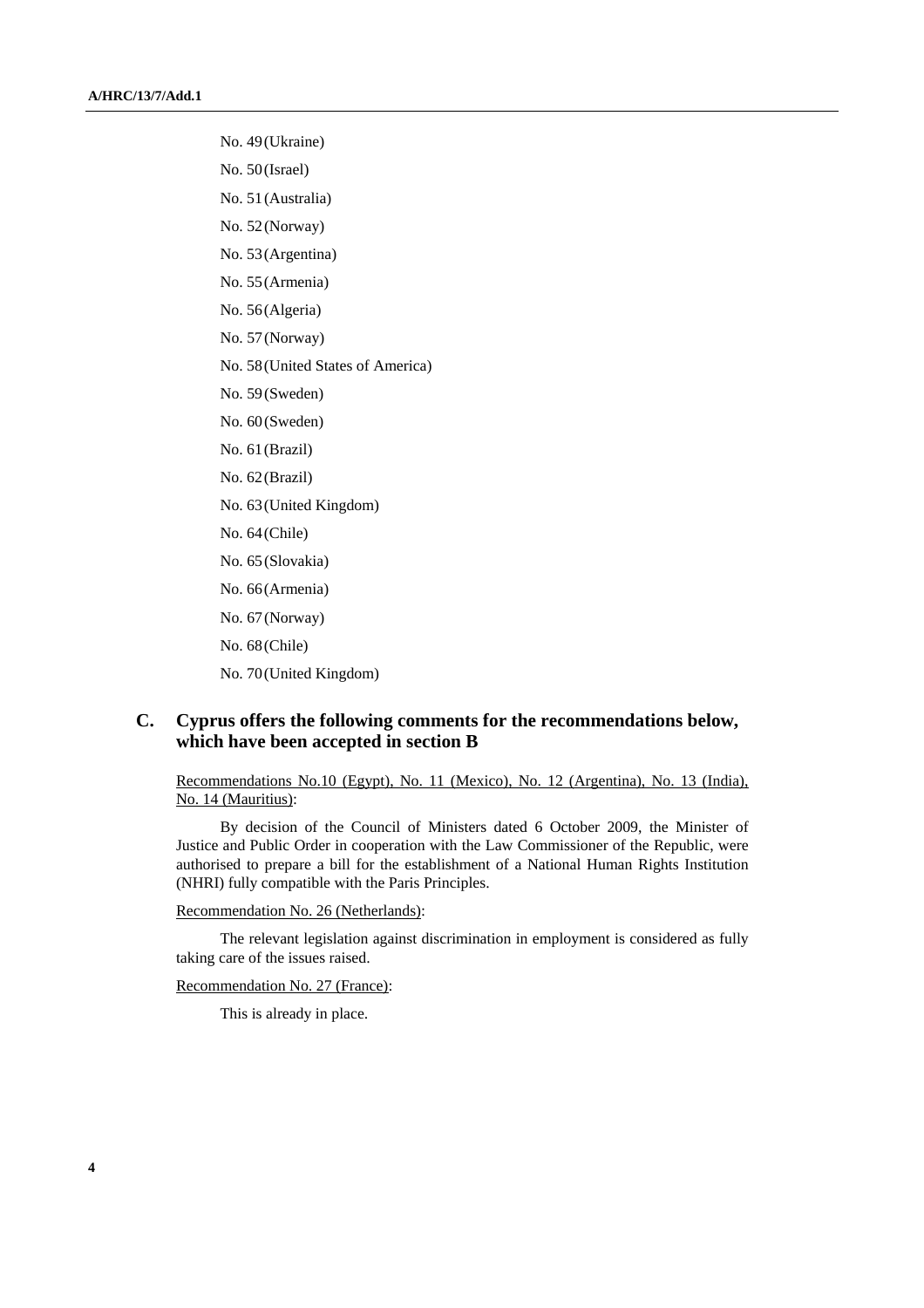Recommendation No. 32 (Canada) and 35 (Sweden):

Cyprus has already adopted and implements a strategy to combat domestic violence through:

- The existing Violence in the Family (Prevention and Protection of Victims) Law L.119(I)/2000.
- Several programmes such as the Programme "Prevention and Treatment of Violence in the Family", which provides to the minor and adult victim the right to help, support and protection.
- The Manual of Interdepartmental Cooperation on Domestic Violence (a cooperation between government agencies and NGOs), approved by the Council of Ministers in 2002, and is currently under revision.
- The mobilization of NGOs concerning the prevention and handling of violence in the family. Through the Grants-in-Aid Scheme, financial and technical support is provided to the Association for the Prevention and Handling of Violence in the Family (in 2009, €107.000, 00 for the support of the Crisis Centre, the Shelter and the Training Seminars).
- The Advisory Committee for the Prevention and Combating of Violence in the Family, established in 1996, aims at creating a data bank on family violence and has prepared a National Action Plan for the Prevention and Combating of Violence in the Family for the period 2008-2013, including the promotion of a Code of Ethics concerning children victims of family violence.

#### Recommendations No. 37 (Australia) and No. 38 (Chile):

Cyprus fully supports the mission and the progress in the work of the CMP, and continuously emphasizes the need for speeding up the relevant process. Within this context, following the initiative of Cyprus, additional exhumation teams have been set up. It should be stressed however that the ECHR stated in its judgement in the case of Cyprus v. Turkey (application No 25781/94 of 10 May 2001) that «Although the CMP's procedures are undoubtedly useful for the humanitarian purpose for which they were established, they are not of themselves sufficient to meet the standard of an effective investigation required by Article 2 of the Convention, especially in view of the narrow scope of that body's investigations (para. 135 of the judgment) and its territorial jurisdiction, which is limited to the island of Cyprus (para. 27 of the judgment)».

## Recommendations No. 49 (Ukraine), No. 50 (Israel), No. 51(Australia) and No. 53 *(part)*  (Argentina):

The implementation of the new system of working permits for performing and creative artists, is under continuous evaluation in order to safeguard the proper and effective application of the new policy.

The Law for Combating Trafficking and Exploitation of Human Beings and for the Protection of Victims [L.87(I)/2007] came into force on 13 July 2007 in order to fully harmonize the national legislation with the European acquis, as well as to better implement the UN and Council of Europe relevant instruments..

The National Action Plan on Trafficking implemented since 2005, and the Manual for the Interdepartmental Coordination are currently under review.

### Recommendation No. 55 (Armenia):

Political representation as provided for by the Constitution is fully granted to all three religious groups. In that constitutional context each of the three religious groups has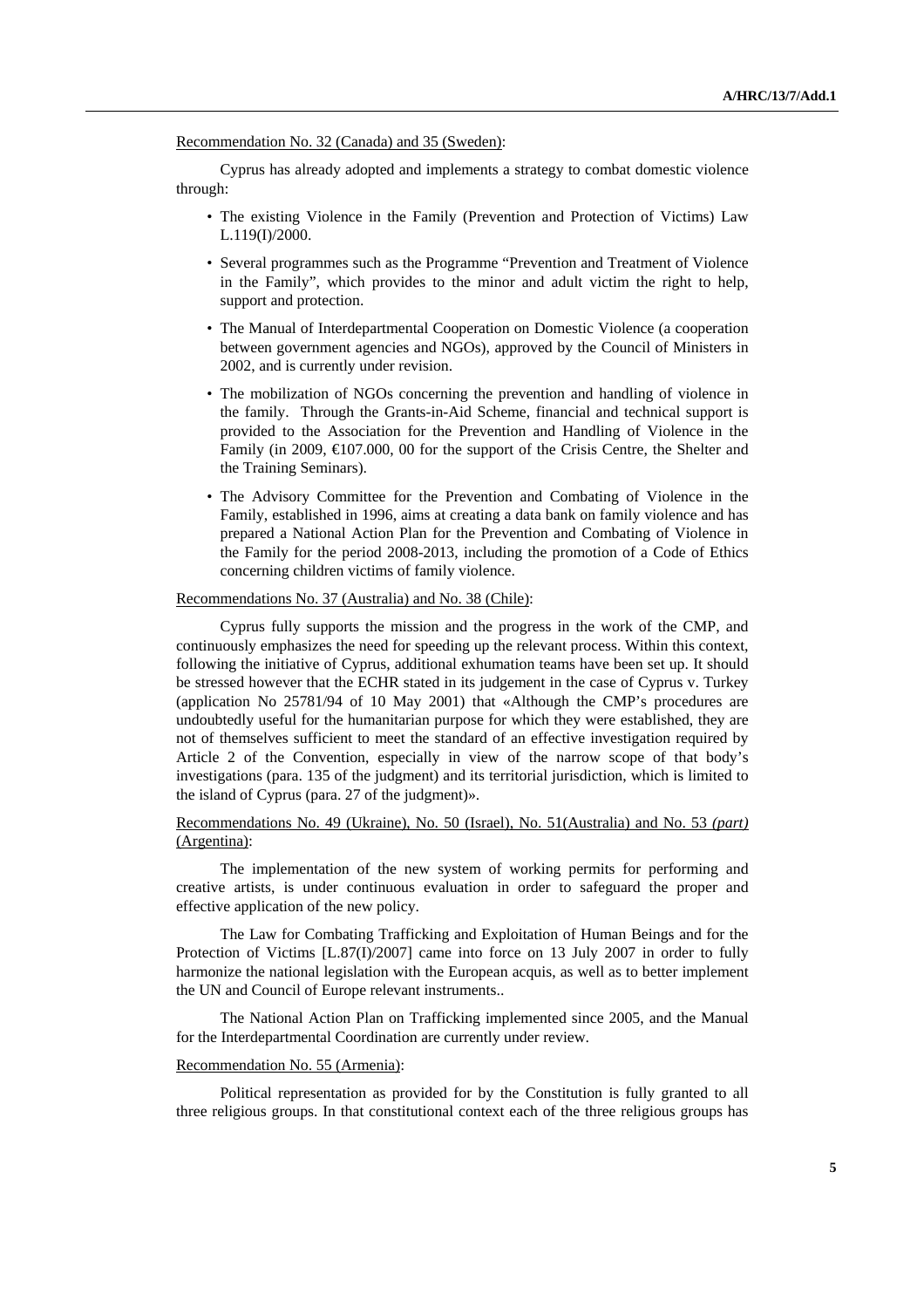an elected representative attending the work of the House of Representatives. In addition, it is noted that the current President of the House of Representatives, a member of the Armenian religious group, was elected as a member of the House of Representatives at General Parliamentary Elections.

Educational and cultural needs of the religious groups are being addressed as they arise with full involvement of the representatives of the respective groups. A recent example is the commencement in 2009 of preparatory rehabilitation works for the Armenian Church and Monastery of Notre Dame De Tyre in Nicosia, based on a detailed Scheme Design and a technical report, prepared by the UNDP-ACT in consultation and with the approval of the Department of Antiquities.

### Recommendation No. 60 (Sweden):

The Department of Labour has issued information leaflets for migrant workers in five languages. Furthermore, workers´ unions and employers´ organizations, as well as NGOs, are involved and contribute towards the dissemination of information to foreign workers.

### Recommendation No. 62 (Brazil):

There is no detention of regular immigrants. As far as irregular immigrants are concerned, pursuant to the relevant law, detention is only permissible on the basis of a deportation and detention order. Irregular immigrants detained in Police Detention Centers enjoy all rights and accommodation facilities, according to the C.P.T. Standards (European Committee for the Prevention of Torture and Inhuman or Degrading Treatment or Punishment). Improvements to the establishments have already been made and such establishments are constantly enhanced, so as to comply with the C.P.T. Standards of detention centers and to ensure that detainees can enjoy humane and safe conditions of detention. Detainees are expressly informed of their rights in a language they understand. They are immediately handed a leaflet on their rights and are requested to attest, in writing, that they have received such a copy.

### Recommendation No. 65 (Slovakia):

The policy regulating the employment of foreign workers as domestic servants is currently under review aiming at further safeguarding fair working conditions, including salary, accommodation, contracts of employment and qualifications.

# **D. Cyprus does not accept the following recommendations and offers relevant comments**

Recommendations No. 3 (Algeria), No. 4 (Mexico), No. 5 (Democratic Republic of Congo) and the part of recommendation No. 2 (Argentina), concerning ICRMW:

This is an issue which requires further consideration among the competent Ministries, bearing also in mind the limitations posed by the European Union jurisdiction with regard to migrant workers, arising from the fact that the Council of the European Union has competency over measures on immigration and on the protection of the rights of third country nationals, in particular with regard to conditions of stay.